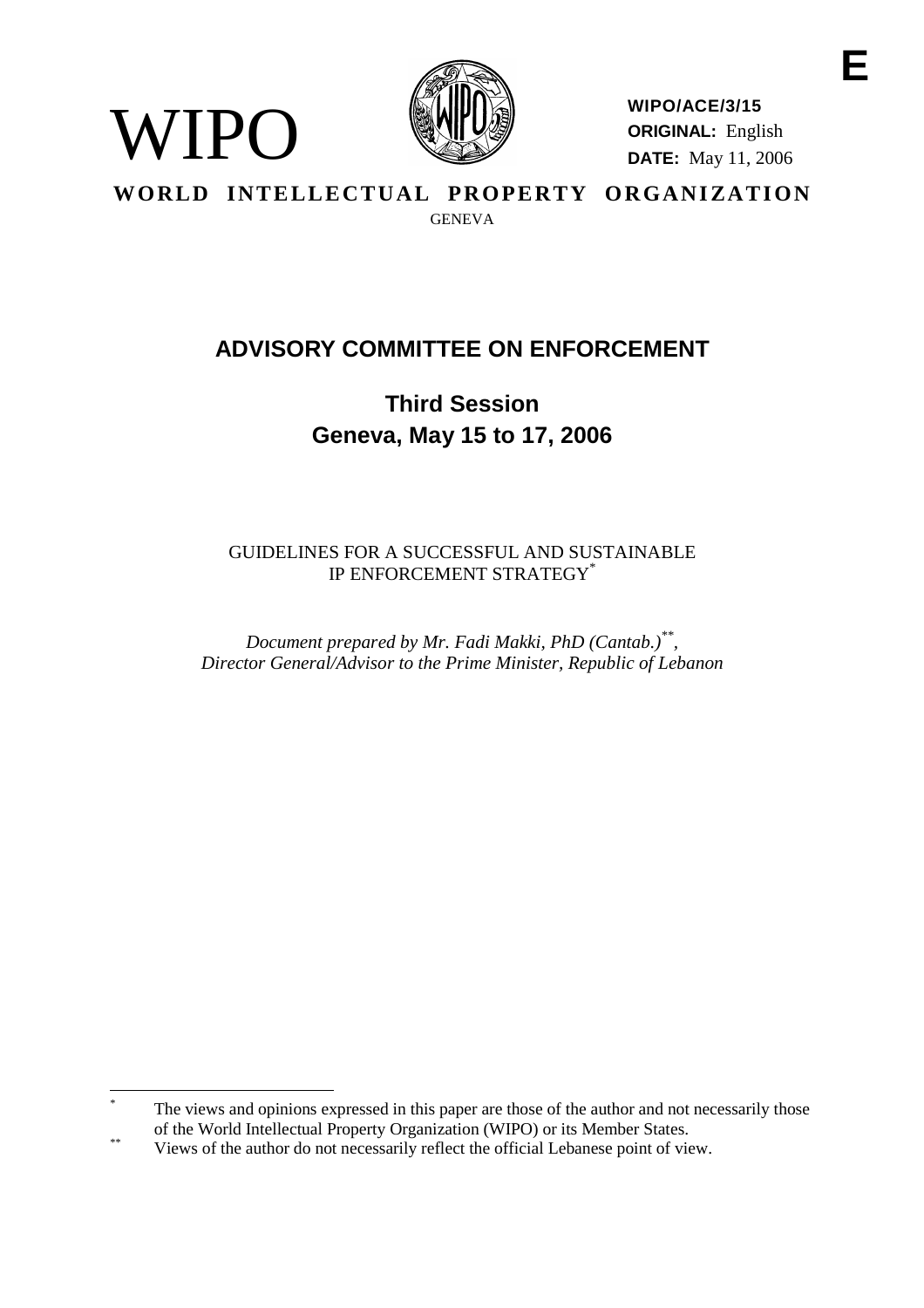## Table of Content

| 7. Negotiate initiatives to reduce prices to consumers by IP rights holders 9 |  |
|-------------------------------------------------------------------------------|--|
|                                                                               |  |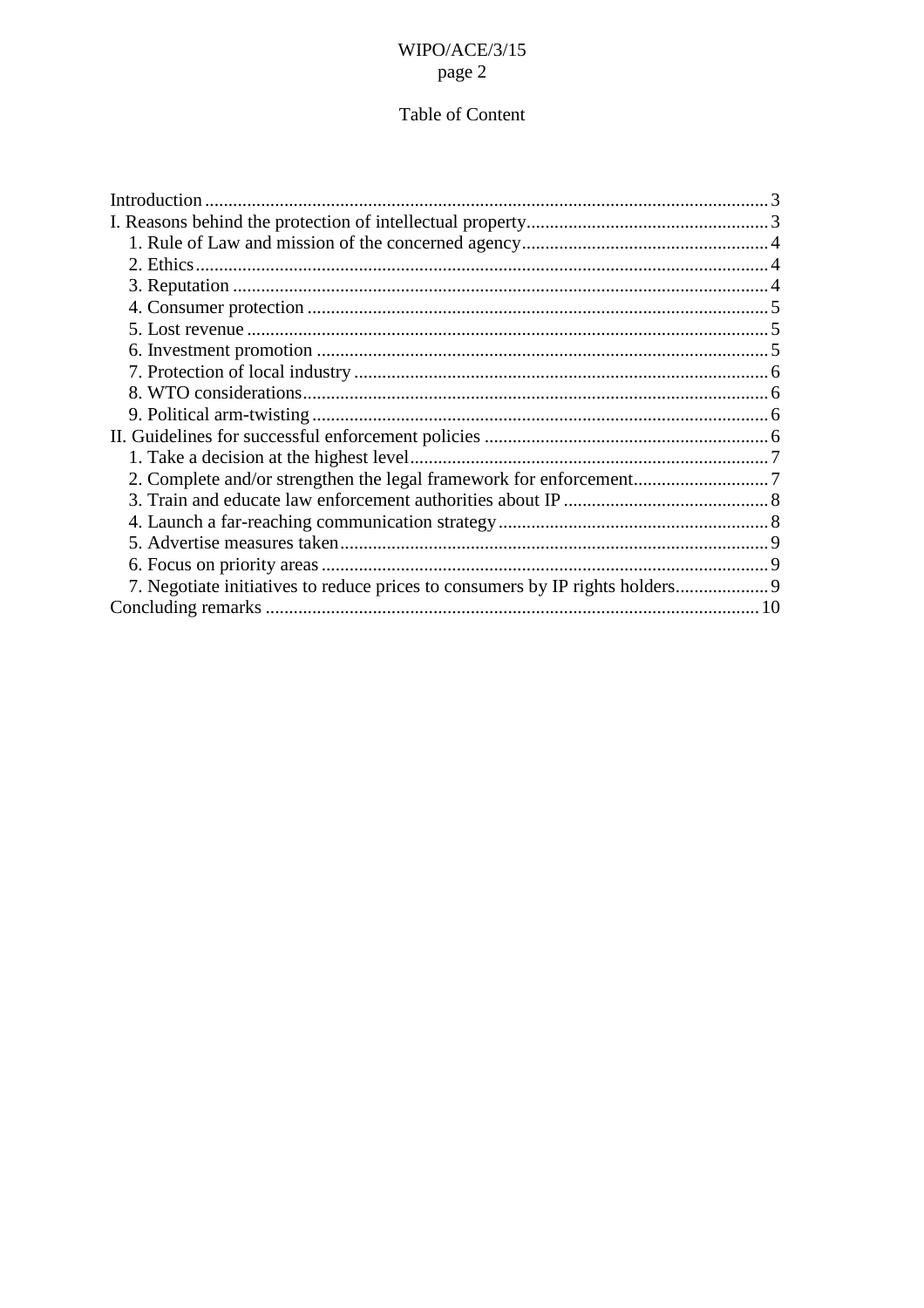## GUIDELINES FOR A SUCCESSFUL AND SUSTAINABLE IP ENFORCEMENT STRATEGY

### <span id="page-2-0"></span>INTRODUCTION

Piracy in intellectual property is not a problem facing developing countries alone. Nor is it a problem that only pits developed countries against developing ones. It is a global issue *par*  excellence. With the magnitude of world trade and the advent of modern technology, the magnitude of the problem is such that it calls for ingenious measures that are global in scope and outreach.<sup>1</sup> Piracy now covers every single sector in the economy, including, music, software, luxury items, toys, car and aircraft components, pharmaceuticals.

The comprehensiveness of the legal framework is important in the process but recent experience of some countries shows the essential role of education and partnerships between the various stakeholders, owners of the intellectual property, the public sector and beneficiaries.<sup>2</sup>

This paper aims at describing recent stakeholders attitudes *vis a vis* intellectual property enforcement while suggesting guidelines for a successful strategy in combating piracy in intellectual property:

The first part deals with the reasons behind the protection of intellectual property from all stakeholders' viewpoints. Reasons referred to do not apply equally across the board to all stakeholders. Each of mentioned reasons applies to one or more stakeholders to a greater or lesser extent.

The second part of this paper deals with the guidelines for successful and sustainable IP enforcement strategy. It will contain specific examples on successful enforcement operations.

While this paper will draw essentially on the experience of Lebanon in addressing IP piracy, many lessons will be applicable in a wider context. In particular, Lebanese success stories in IP awareness and education are readily transposable into other jurisdictions.

## I. REASONS BEHIND THE PROTECTION OF INTELLECTUAL PROPERTY

Enforcement agencies (ministries, IP offices …) often quote a number of reasons behind the combat of IP piracy. While these reasons vary to a greater or lesser extent from one country to another, below are some of the most commonly quoted reasons:

Recent figures estimate piracy to be around 7% of world trade. For more on this issue, see Kamil Idris, *Intellectual Property: A Power Tool for Economic Growth*, WIPO pp. 299-334. See also, PriceWaterhouseCoopers, Counterfeit and Smuggling in Lebanon: Source, Impact and Suggested

Solutions (December 2003).<br>
See for instance the European Commission, Strategy for the enforcement of intellectual property rights in third countries, (2005/C 129/03).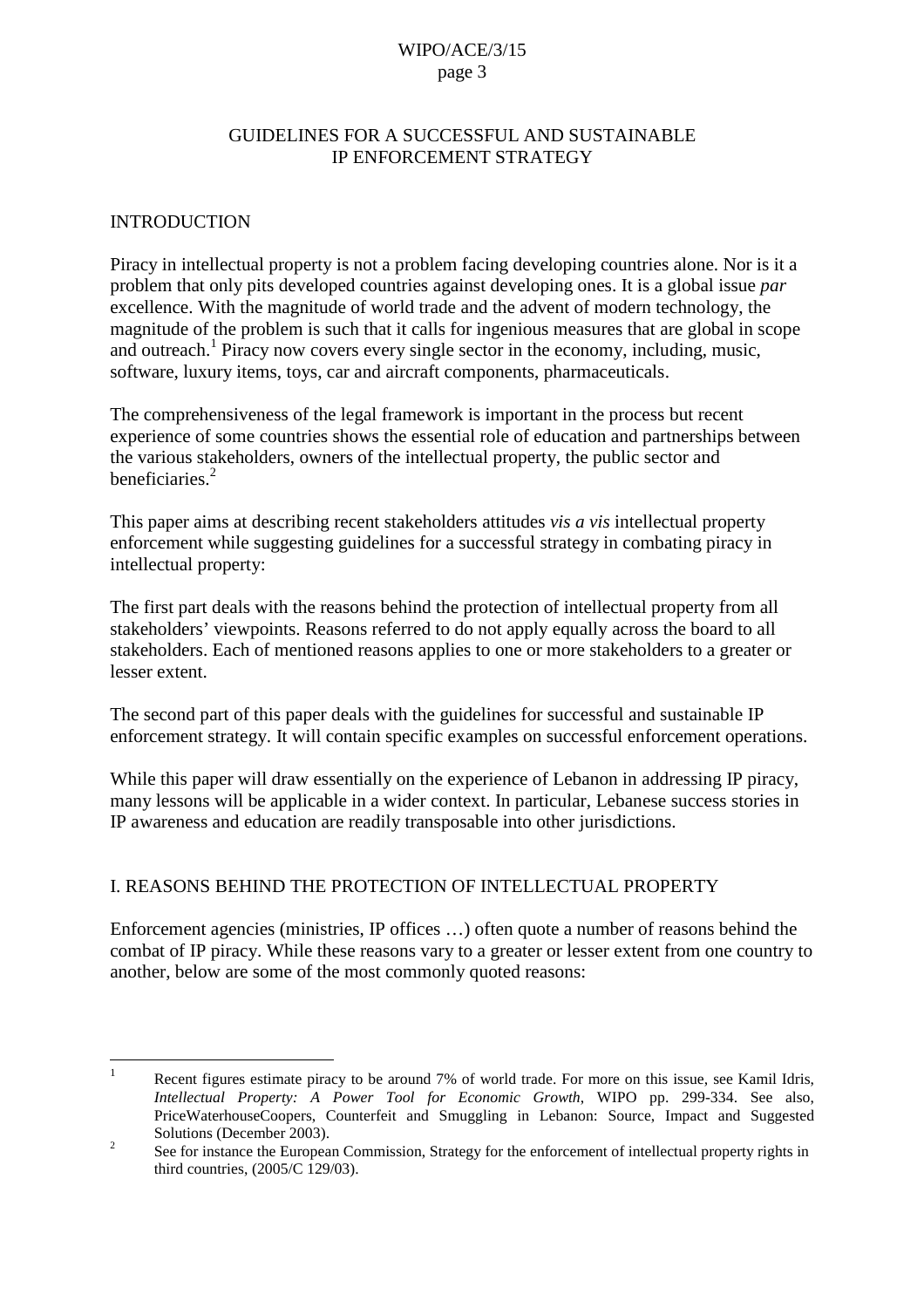- <span id="page-3-0"></span>- Rule of law and the mission of the concerned agency
- **Ethics**
- Reputation
- Consumer protection
- Loss of revenue
- Investment promotion
- Protection of local industry
- WTO accession
- Political arm twisting

#### 1. Rule of Law and mission of the concerned agency

Enforcement of IP rights is often entrusted to the ministry of tutelage – normally the ministry of economy and trade<sup>3</sup> – and law enforcement agencies such as customs, police, in addition to the judiciary through its adjudication role in case of dispute on one hand, or through its *exofficio* powers of seizure and destruction of counterfeit products on the other hand. Such agencies and bodies are required by their respective laws to enforce IP rights. At the outset therefore, the first line of argument for enforcing IP rights is normally the very mission of the agency concerned which requires them to take such measures. Credibility of that institution and basics of the rule of law require that existing laws are enforced in the most appropriate manner.

## 2. Ethics

Steeling intellectual property is like steeling any other type of property such as money and physical goods. While different sanctions may be imposed on different types of steeling depending on value and nature of the theft, as well as on the circumstances surrounding the operation, the essential characteristics of the act of steeling remains one of appropriating something from someone else without permission or unlawfully. In defense of IP enforcement measures, policy makers often argue the unethical underpinnings of piracy.

## 3. Reputation

Generally speaking, reputation is often affected by the level of piracy in a particular country on the one hand, and the extent to which that country is willing to take enforcement measures against perpetrators of IP piracy. More specifically the ease of "doing business" is affected negatively by lax IP enforcement measures. While lack of enforcement of IP rights is not recognized in the World Bank – IFC annual report on *Doing Business*<sup>4</sup> there is no doubt that proper IP enforcement is conducive to good reputation in business circles and should be included in future updates.

Additionally, some countries – especially those that are net importers of counterfeit goods as opposed to being local producers thereof – do not appreciate becoming "litter grounds" for exporters of counterfeit products, and take policy decisions to reverse such trends.

<sup>&</sup>lt;sup>3</sup> This could vary from one country to another. In some cases, the ministry of culture is in charge of IP enforcement. 4 See *Doing Business in 2005 – Removing Obstacles to Growth*, World Bank (2005).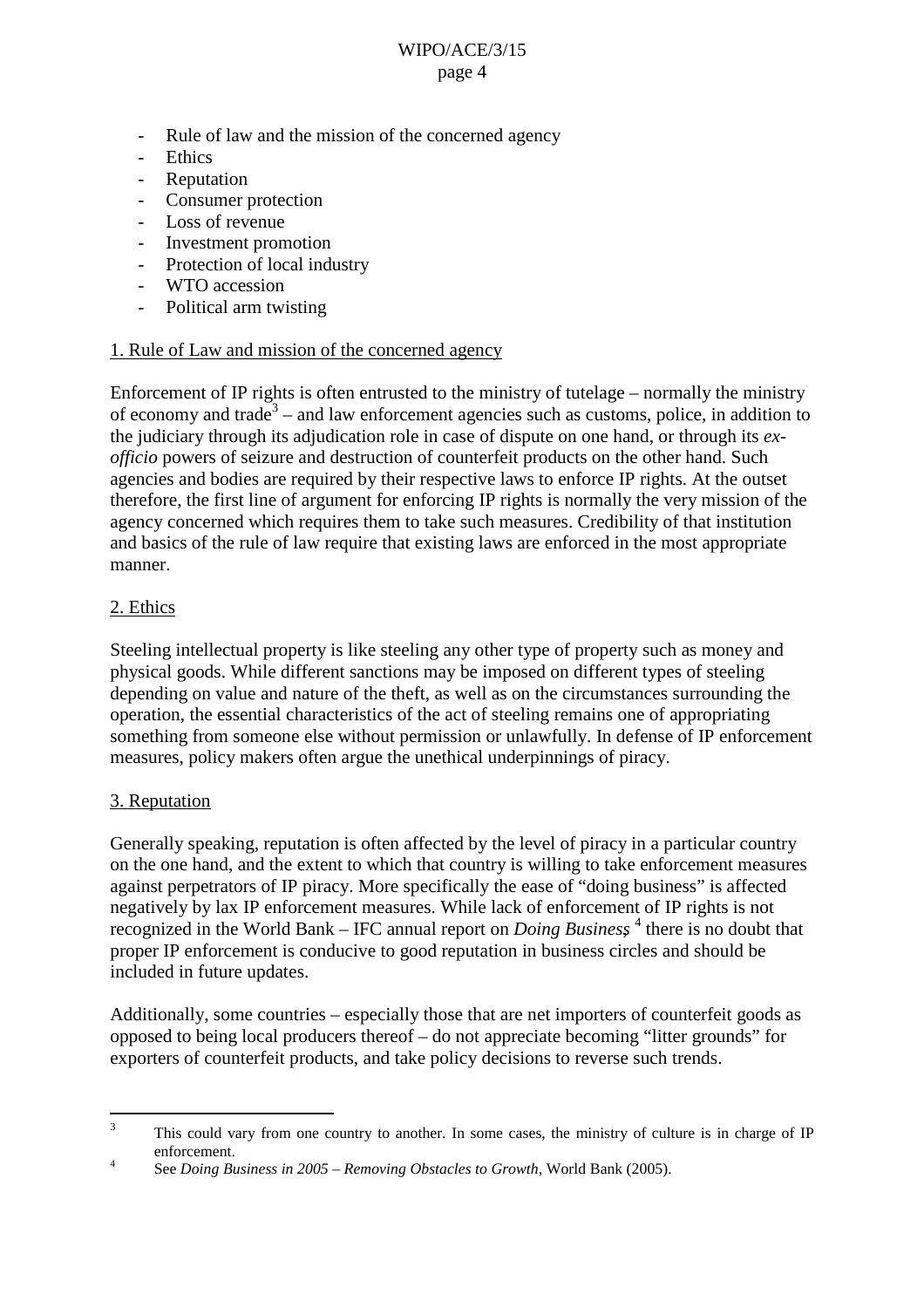## <span id="page-4-0"></span>4. Consumer protection

Consumer protection is an important reason for the combat of piracy. Key in this respect is human health and consumers' fundamental rights to safe products. This is the case of fast moving consumer goods, car parts such as brakes and other essential components, and pharmaceuticals. Piracy in such products can cause adverse impact on consumers. It can at times cause fatal injuries. Some of the most obvious risks associated with counterfeit goods relate to the following, allergic reactions and irritation to skin, weakening of the immune system, diseases, poisoning and possible death.<sup>5</sup>

While human health is paramount in the combat of piracy, consumer protection is not only about human health. Consumers' right to know what they are buying is also pivotal in the campaign against piracy. This could be for financial and other reasons. From a financial point of view, consumers pay a specific amount of money in return for a specific original product. The counterfeit which is sold as if it were the original no doubt costs less due to the fact that it does not go through the official channels of business, for instance, it does not pay royalty to the IP rights holders.<sup>6</sup> This creates undue enrichment for the pirates on one hand and extracts excessive amounts from consumers on the other hand.

There are considerations that go beyond the financial aspects, such as the true origin of the product itself and the intangible value – cultural, ethical and social – the original product might represent, such as handcraft, environmental friendly, fair trade labeling, indigenous community. In such cases, the buyer has expectations, other than financial, that the counterfeit product cannot fulfill.

#### 5. Lost revenue

Loss of revenue as a result of piracy can be traced to two main factors: loss of customs proceeds and loss of VAT and other taxation. Channels of pirated products are often illegal as they use smuggling and other illicit tactics for import, export and local distribution. Additionally, as in the case of Lebanon, counterfeiters do not register their employees in the national social security fund which means among other things that medication and other insurance is born directly by the government not the informal employer, a practice which brings more pressure on government budget by increasing government spending.

#### 6. Investment promotion

Multinationals who cannot register and/or get adequate protection for their intellectual property rights will, other things being equal, think twice before investing in a specific country. There are of course some investments which attach more importance on intellectual property protection than others. The ICT sector is the most obvious sector where an adequate protection of intellectual property rights is essential to foster investments. However the development of the entire knowledge economy sectors are dependent on proper enforcement of intellectual property.

<sup>5</sup> See PriceWaterhouseCoopers, Counterfeit and Smuggling in Lebanon: Source, Impact and Suggested  $\frac{6}{10}$  Solutions (December 2003), especially pp. 20-21.<br><sup>6</sup> There are cases where the counterfeit product is sold as a counterfeit and therefore does not create

confusion as to the original nature of the product itself.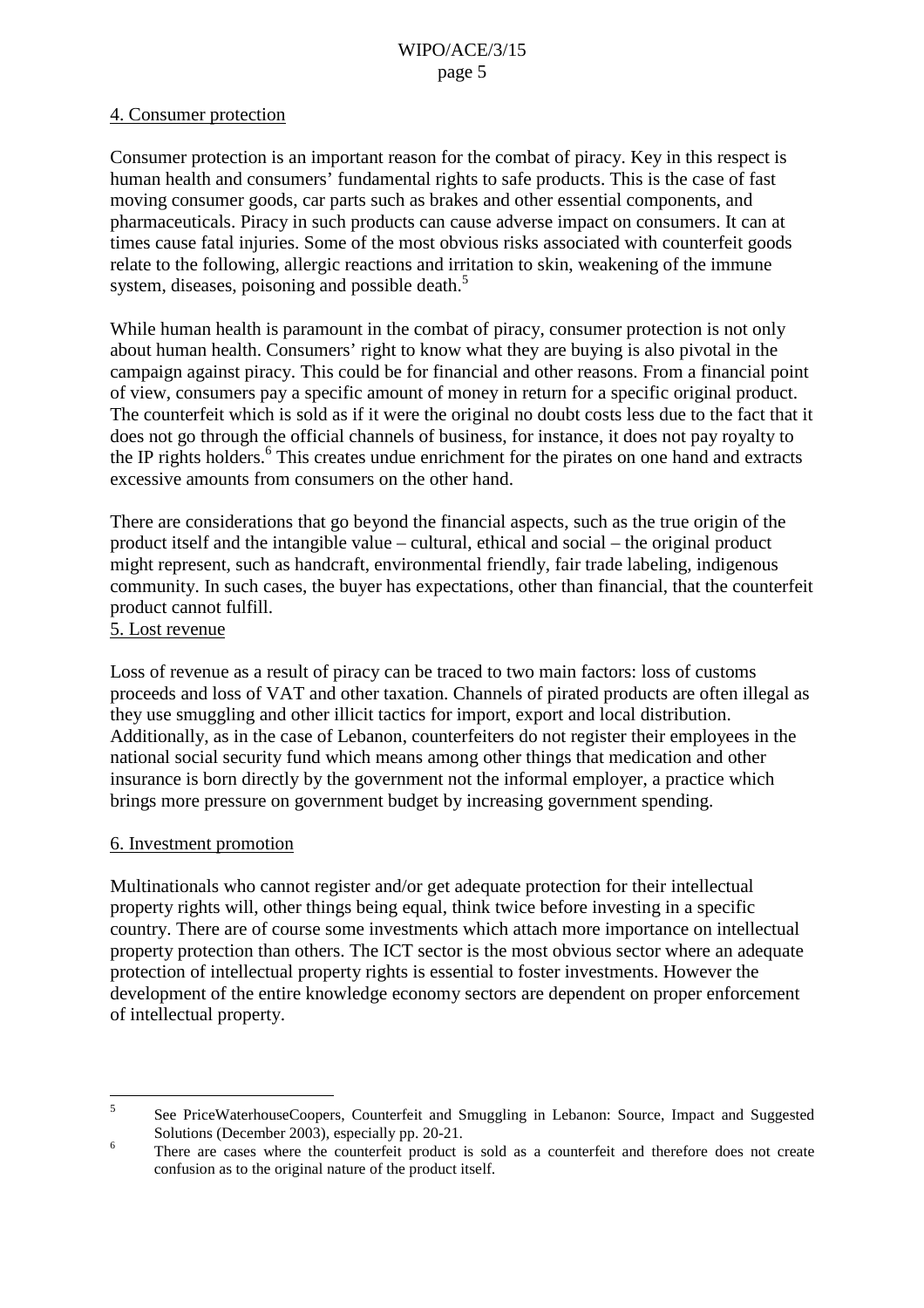## <span id="page-5-0"></span>7. Protection of local industry

Policy makers often stress the importance of local industry when designing IP enforcement strategy. This is especially true in countries with comparative advantage in IP-intensive industries and services. Although this line of argument is not "politically correct" it is effective. This is especially true when reference is made to national success stories (signers and other services and manufactured products that are dependent on IP protection).

## 8. WTO considerations

WTO is a consideration for tougher IP enforcement measures. This is true both for countries that are WTO members and those that are seeking accession. In the latter case, WTO considerations can be all the more relevant as IP enforcement for a reasonable period of time is often an unwritten condition before accession can be concluded. WTO members have an opportunity before a country joins to monitor the acceding country's seriousness in IP enforcement before approving its terms of accession. Monitoring the IP status in the country seeking accession allows WTO members to assess the situation closely and recommend specific measures to be taken before approving accession or making the necessary statutory amendments. In fact, most recent accessions had in their terms some elements of a "TRIPs  $Plus$ ".<sup>7</sup>

## 9. Political arm-twisting

It is not uncommon nowadays to make references to IP in political contexts that are bilateral or multilateral. Especially in bilateral contexts, providing adequate levels of IP enforcement is essential to secure financial aid and even debt relief.<sup>8</sup>

Threatening to withdrawing trade preferences under the Generalized System of Preferences (GSP) is also used by some developed countries, most notably the US, to bring about more aggressive enforcement of US intellectual property rights overseas.<sup>9</sup> This is often used in conjunction with the publication of 2004 "Special 301" annual review, which examines in detail the adequacy and effectiveness of intellectual property protection in a large number of countries.<sup>10</sup>

## II. GUIDELINES FOR SUCCESSFUL ENFORCEMENT POLICIES

Successful and sustainable IP enforcement efforts depend on a variety of factors. Some have to do with the appropriateness of the legal and institutional set up. Others have to do with the communication and outreach strategy. In what will follow, a set of guidelines will be listed

<sup>&</sup>lt;sup>7</sup> See for instance the terms of accession for Jordan, Oman and Saudi Arabia whereby they had to agree to

some aspects of TRIPs plus.<br><sup>8</sup> It is against this background that, during a recent visit of the Lebanese Prime Minister to the White House, the US President Mr. George Bush stressed to the Lebanese delegation the importance of <sup>9</sup> improving IP enforcement in Lebanon in the run-up to the Beirut 1 Donor Conference.<br><sup>9</sup> For more information, see for instance IIPA's review of IP rights practices of several countries in the

annual GSP Country Eligibility Practices Review, 66 Fed. Reg. 19278 (13 April 2001).<br><sup>10</sup> For instance, the 2004 report examined the practice of some 85 countries in terms of adequacy and

effectiveness of IP enforcement. See USTR, Special 301 Annual Review (2004).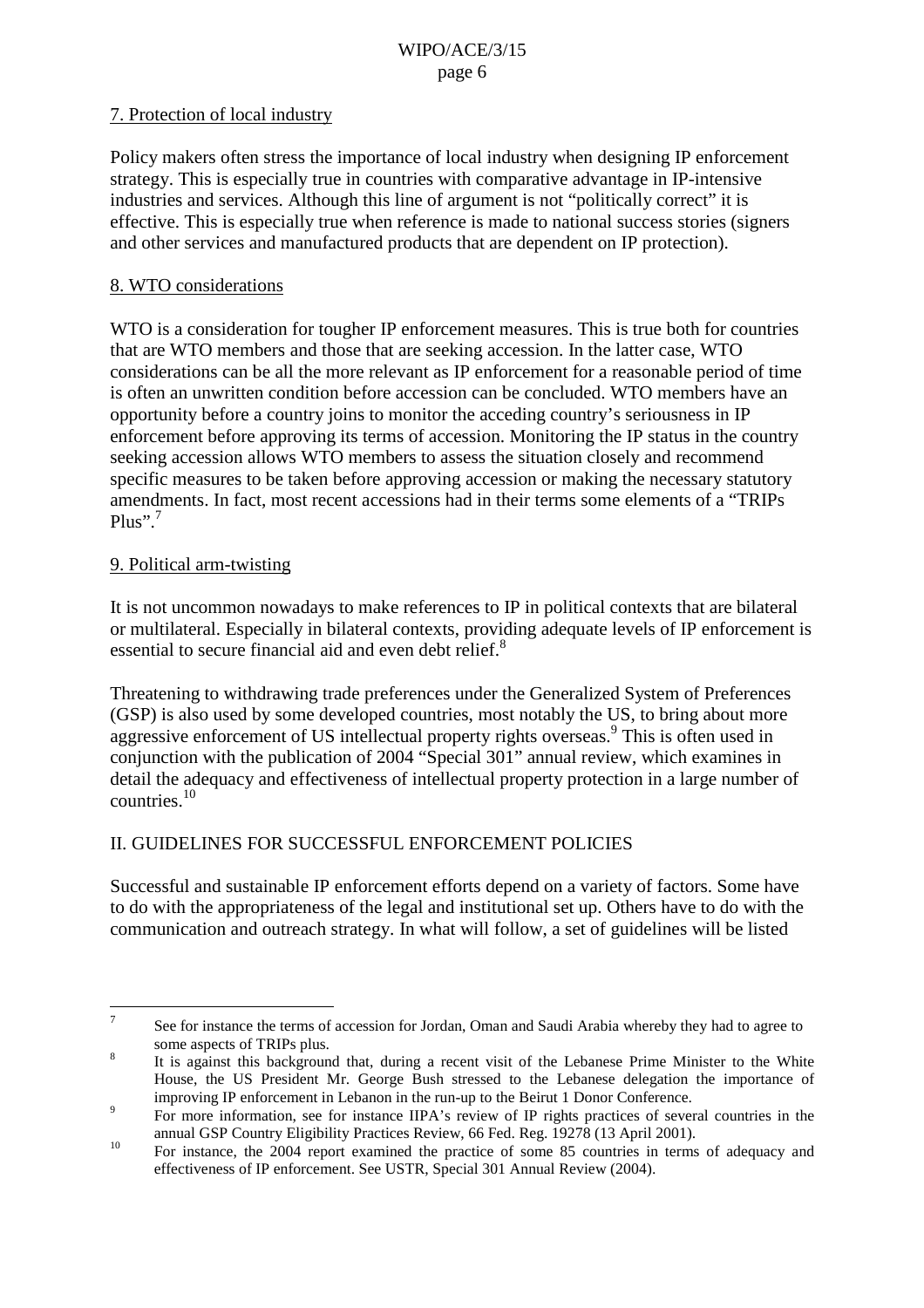<span id="page-6-0"></span>and could be considered as pre-conditions for a successful and sustainable IP enforcement strategy: $11$ 

- Take a decision at the highest level
- Complete and/or strengthen the legal framework for enforcement
- Train and educate law enforcement authorities about IP
- Launch a far-reaching communication strategy
- Advertise measures taken
- Focus on priority areas
- Negotiate initiatives to reduce prices to consumers by IP rights holders

## 1. Take a decision at the highest level

The policy decision to fight piracy should be taken at the highest executive level in a country. There are several ways of adopting such decision. One way to do it would be to include the principles of IP enforcement in the government strategy which would normally form the basis for obtaining confidence. Choice of terminology is critical in the message to be sent to stakeholders. A strongly worded reference on enforcement is likely however to raise expectations.

Once the decision is taken it will have to be well communicated to all responsible law enforcement agencies repeatedly if only to assure stakeholders that the message is serious especially if the decision to fight piracy is taken after a long period of lax enforcement. This is extremely important in light of the attitude encountered in few countries to the effect that counterfeiting is not a serious offense.<sup>12</sup>

#### 2. Complete and/or strengthen the legal framework for enforcement

The legal framework for dealing with piracy issues should be complete, up to date and effective. Enforcement authorities should have the necessary legal powers to deal with piracy issues. There is no "one and only" right model. In some jurisdictions IP offices have a great deal of authority in ordering destruction of counterfeit products upon seizure. In others customs authorities are entitled for instance to reach a settlement with the importer of counterfeit products whereby the latter transfers title to ownership of the products to customs in return for a set penalty. Others still allow alteration of marks found to be counterfeit and in that case could agree to the free circulation of the altered products without penalty but while charging the offender the cost of alteration, a measure which provides no credible deterrence.

At any rate, there is no single right model for dealing with IP enforcement. Whatever model used, it should contain the right balance between the different IP enforcement bodies, namely customs, IP bureaus and the judiciary. It should provide adequate deterrence for "prospective pirates" by means of heavy fines and even prison sentences in certain cases.

<sup>&</sup>lt;sup>11</sup> For information on other IP enforcement strategies, see the European Commission, Strategy for the enforcement of intellectual property rights in third countries, (2005/C 129/03). <sup>12</sup> Kamil Idris, *Intellectual Property: A Power Tool for Economic Growth*, WIPO, p. 309.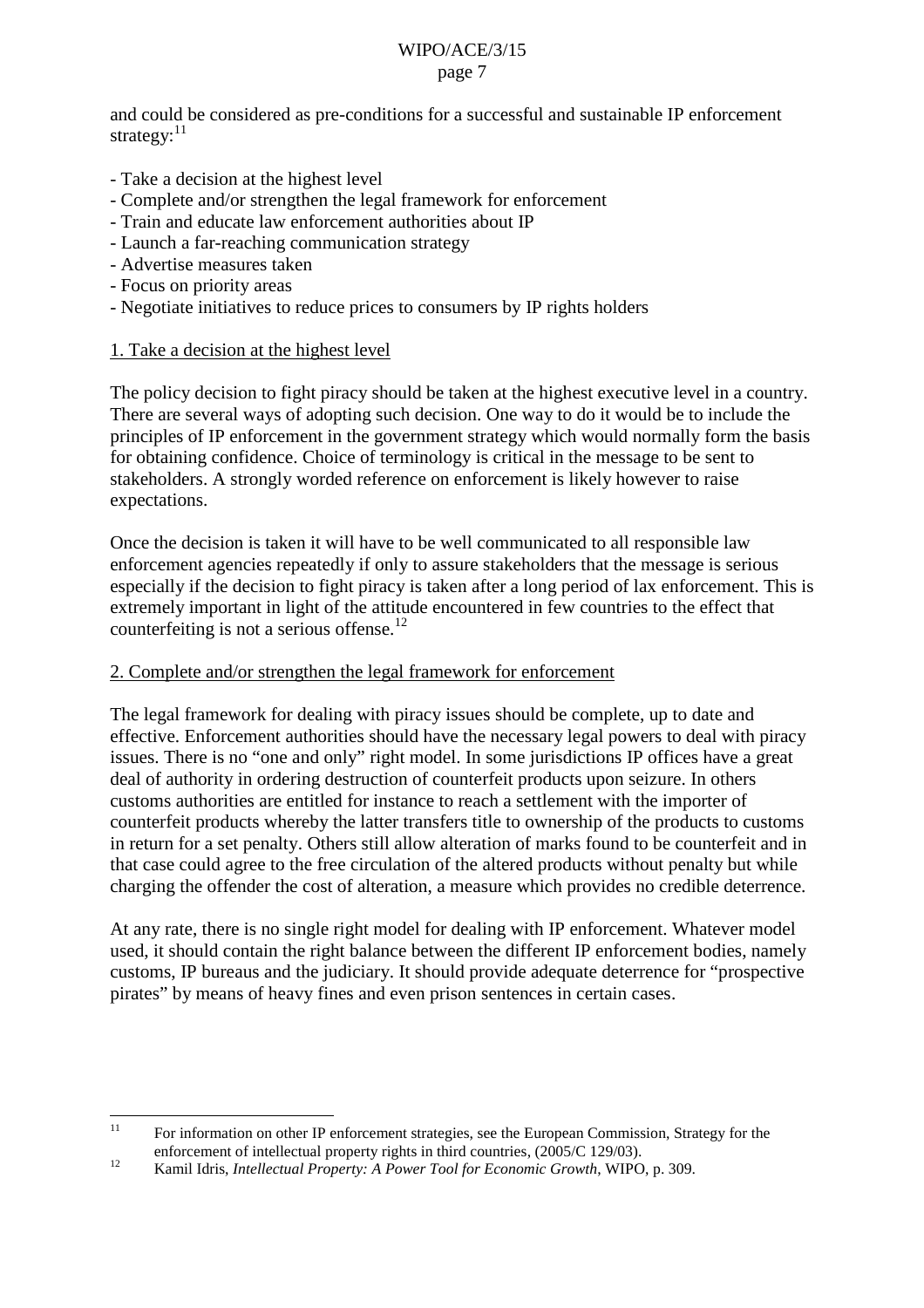## <span id="page-7-0"></span>3. Train and educate law enforcement authorities about IP

IP officers, judiciary and customs officers should receive adequate and continuous training in IP issues. Failure to educate the enforcement stakeholders on IP related issues is likely to lead to wrong legal interpretations. If such wrong interpretations are repeated persistently, IP rights holders will be discouraged from bringing complaints, because they will lose faith in the system. $^{13}$ 

### 4. Launch a far-reaching communication strategy

Piracy rates continue to increase despite the growing number of countries adopting IP legislation mainly as part of the WTO TRIPS obligations. A new approach with a long term vision that builds on education at an early age, raising awareness among consumers and building public private partnerships are essential components of this new approach.

There are three main stakeholders for whom the IP campaign should be directed:

- Young students
- Consumers and households
- Private sector.

Students must understand the theoretical and ethical aspects of IP protection. They are neutral recipient of IP products. They could in the future be either net consumers of products containing IP components and owned by a third party, or holders themselves of some IP rights. They could be both at the same time.

Benefits of protection should be explained to them at an early age in a user friendly manner using real life examples.<sup>14</sup> They should know also generally about the risks and hazards of counterfeit products. In a recent case, the IP office in Lebanon in collaboration with WIPO launched a media campaign at schools (intermediate classes) which coincided with the IP day.15 Several IP specialists at the IP bureau were dispatched to a number of schools all over Lebanon to engage students in debates about practical IP issues. The feedback from student was very encouraging. WIPO comic brochures were used in the campaign and were distributed in schools.

Consumers must know their rights as citizens. They must also know in details about the benefits of IP protection. Similarly they should know about risks and hazards of counterfeit products in greater details.

Private companies with IP rights prone for protection must first and foremost understand that IP protection is not a one way street whereby government enforces their rights and curbs piracy. They should know that they are responsible for the success of any IP enforcement strategy, that they have a role to play in building awareness and that they are ultimately partners in the process. In this respect, encouraging complaints from IP rights holders is very useful. That way they will play a role in directing law enforcement officers towards pirated

<sup>&</sup>lt;sup>13</sup> Such as courts refusing to grant protection to a copyright holder simply because the latter has failed to register it in the IP office.<br><sup>14</sup> For an excellent simplified explanation of IP rights, see the WIPO comics on Patents, trademarks, and

copyrights <sup>15</sup> March-April 2005.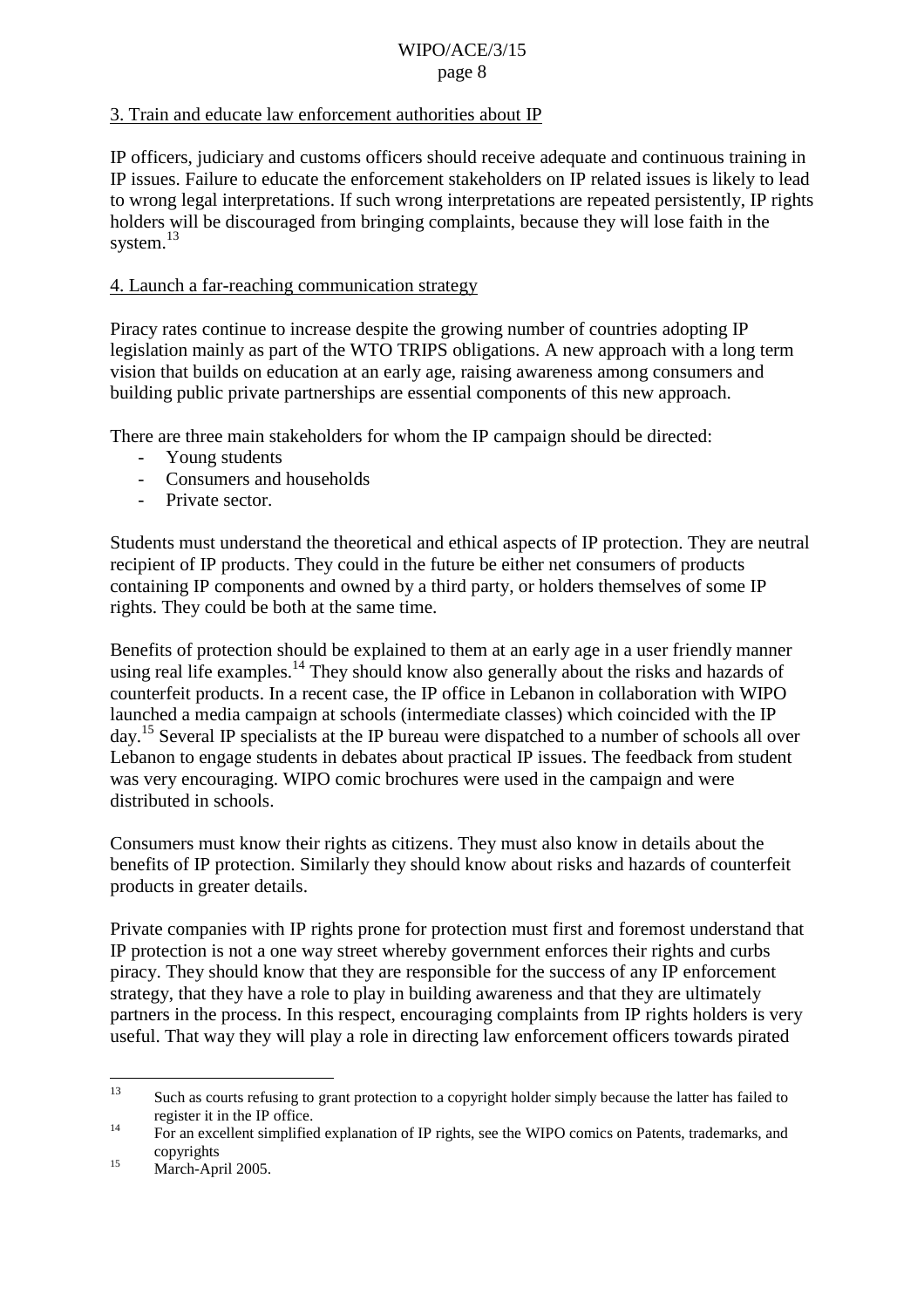<span id="page-8-0"></span>products, especially in light of the scarce human resources in developing countries. Additionally, this gives credibility to the raids by showing – at least at the initial stages – that raids are not dispatched in a discretionary manner by IP law enforcement authorities, but are instead complaints-driven.

### 5. Advertise measures taken

Giving publicity to enforcement measures serves a powerful deterrence as it makes traffickers in counterfeit goods think twice in the future. Publicity should cover destruction of counterfeit products, heavy fines and even prison sentences issued by the courts. It should be made regular on website of law enforcement agencies, such as courts, IP offices and customs authorities.

#### 6. Focus on priority areas

Executing a massive IP enforcement campaign is a long term process. More importantly, it requires the mobilization of a large number of law enforcement officers. At any rate, officers will spread themselves thin on the ground which will make it difficult to point towards to substantive results. It is therefore important at the early stages to focus on selected priority sectors where for instance piracy is rampant. Once success stories are documented and publicized other sectors could be selected. At a later stage and after a first round of enforcement raids across the board, reminder raids could be dispatched in a random manner.

Identifying the source of the piracy in terms of percentage of imported as opposed to locally produced is important in the selection of priorities areas. In the case of Lebanon, it was obvious when the government launched the IP campaign that most counterfeit products were imported. Since 80% of counterfeit products were imported while 20% were locally produced, it was obvious that border enforcement measures by customs authorities were of paramount importance. Although politically incorrect, a *de facto* slogan of "Imported first" was used. Paradoxically however, this made the initiative politically defendable and sustainable in the long term as it gave an unofficial grace period for the local manufacturers of counterfeit products. At any rate, such a decision cannot be made formal as it would legitimize discrimination between locally produced and imported like products.

## 7. Negotiate initiatives to reduce prices to consumers by IP rights holders

When faced with complaints about high prices of their IP products, IP rights holders often argue that rampant piracy makes it impossible to engage in price reduction initiatives because of the related losses they sustain. However the moment a comprehensive enforcement strategy is agreed upon with performance indicators, it becomes possible for the IP rights holders to engage in initiatives with a view to reduce the prices of IP products in the medium term. This will narrow down the price differentials between original and pirated products, and will make the process more acceptable to consumers.

Microsoft for instance has agreed, following an uninterrupted period of tough enforcement and raids, to launch student software packages at nominal prices.<sup>16</sup> They have also agreed to legalize all internet cafes in return for an annual fee of US\$ 295. This lump sum is for a total of 10 PCs per internet café with an additional charge for every extra PC available. This alone

<sup>&</sup>lt;sup>16</sup> Close to a 90% discount.